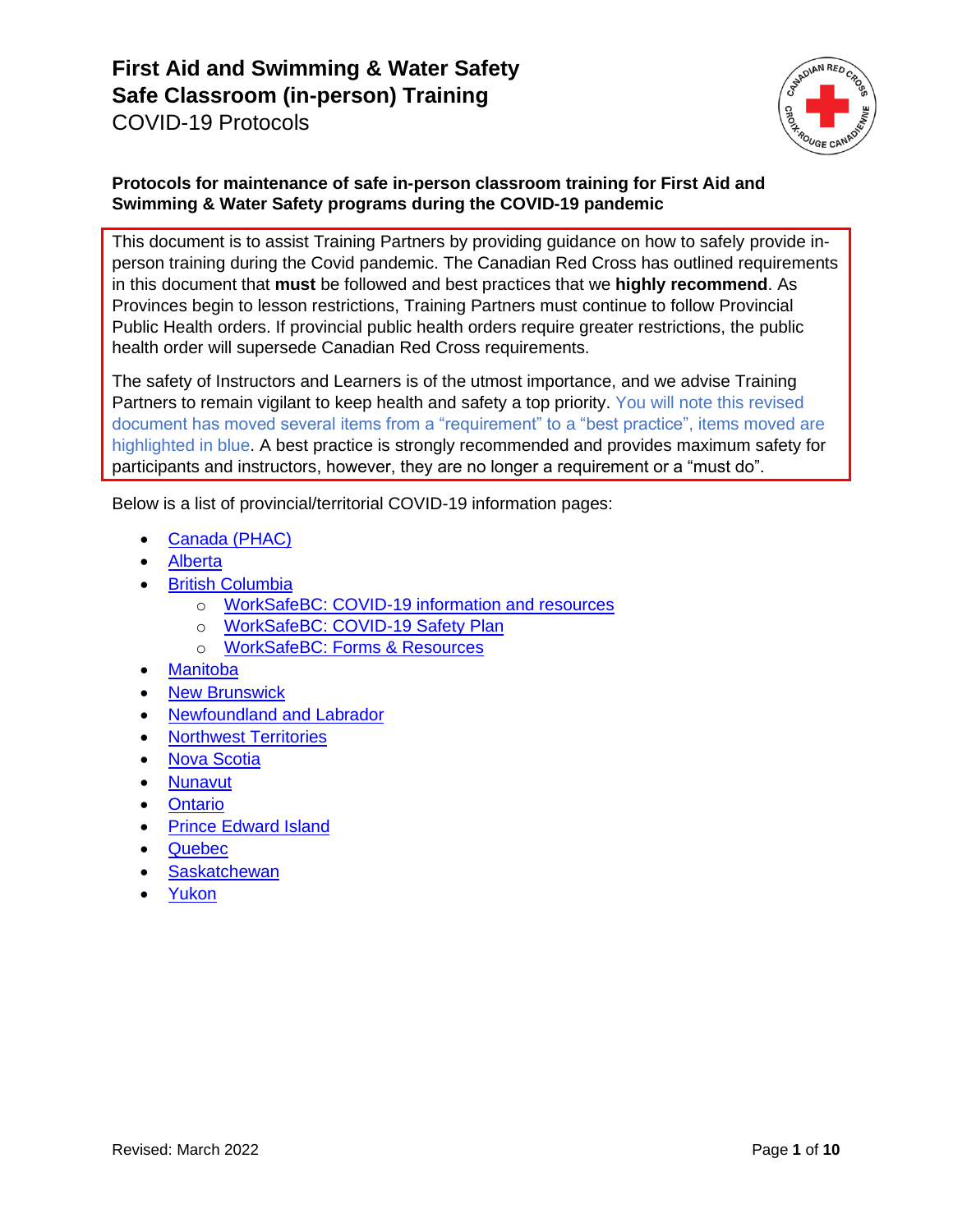

The most effective defense against the transmission of this disease is to clean your hands frequently with 70% or greater alcohol-based hand rub or soap and water, maintain a two-metre (six-foot) distance between individuals, and use gloves and a properly fitted face mask/covering (refer to the *Cloth Masks and COVID-19 - Information Sheet*).

The health and safety of personnel and the public is a priority for the Canadian Red Cross. We remind Training Partners to continue to follow public health guidance regarding the administration of training courses. We also continue to encourage everyone who can get vaccinated, to do so.

This document will be updated as **new evidence and best practices emerge**. The points below are to highlight some of the key preventative measures to assist with alleviating the risk of transmission of diseases. Please ensure you are referencing the latest version.

### **Registration**

#### **Requirements:**

- Training Partners are reminded to follow public health guidelines regarding vaccination policies in their province/territory.
- Prepare the registration list in advance of the course which should contain all necessary information an Instructor will require to avoid participants gathering.
- Ensure participants are checked into training and obtain necessary contact tracing **if required** by provincial/territorial public health orders.
- Ensure participants are aware that hand hygiene (clean your hands with alcohol-based hand rub or soap and water) will be required prior to entering classroom space, and before/after meals, snacks, and breaks.
- If Federal or Provincial Public Health requires masks to be worn indoors or outdoors, a properly fitted mask must be worn by all participants.

#### **Best practice:**

- Efforts should be taken by facilities to minimize interactions by using contact-free payment and participant-swiping of entrance cards. Use of electronic payment devices is preferred when possible. Also consider offering the option to pay in advance by phone or online.
- When taking registration, Training Partners should ensure participants are aware of the policies regarding no admittance if they have any symptoms of illness prior to class. Training Partners should provide accommodation for participants wishing to reschedule due to illness.
- Gloves should be used during skill practice sessions. Hand hygiene should be performed before putting gloves on, and after taking them off
- If Provincial Public Health no longer requires the public to wear a mask while indoors the Training Partner may remove this requirement at their discretion, however, the CRC still recommends as a safety measure.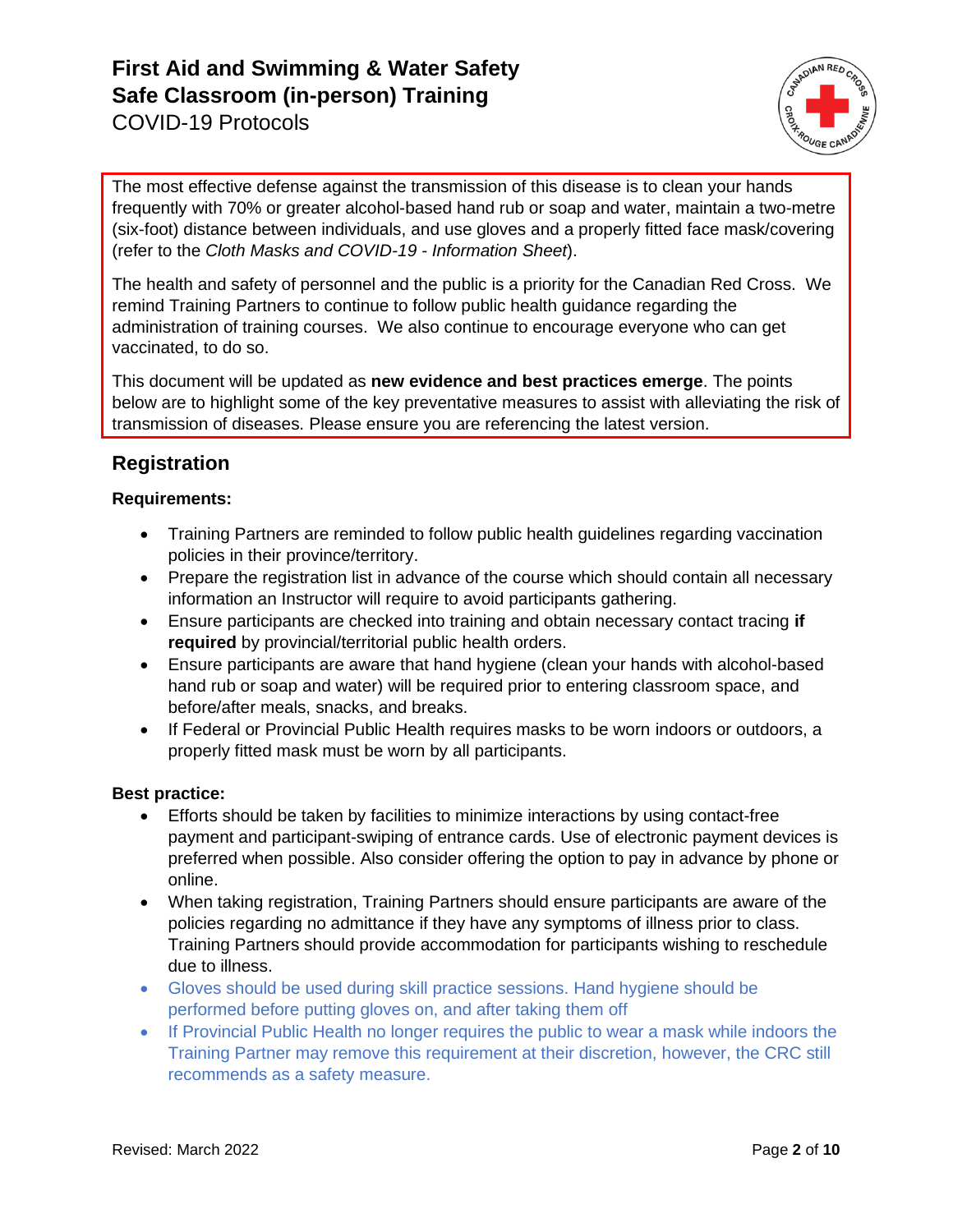

• We recommend every participant has access to their own pocket resuscitation mask (either they bring one in with them or purchase one from the Training Partner).

### **Prescreening**

#### **Requirements:**

• Before admittance into the class: all participants must be asked to determine if they have been ill or have had any signs of illness within the last 72 hours (fever, cough, breathing difficulties/shortness of breath, or other symptoms), or been in contact with someone who is ill. (See **Sample screening questions below on page 8**)

#### **Best practice:**

• Establish a screening plan – either self-screening or screening officers at the entrance. With entrance screening, all participants and staff can be at a lower risk for having an active COVID-19 infection, with the caveat that there is a chance for asymptomatic carriers.

### **Building protocols**

#### **Requirements:**

- Easy, visible access to sanitization stations must be provided near the classroom space. Sanitization stations must include a space to wash hands with soap and water, paper towels instead of cloth towels, or hand sanitizer with at least 70% alcohol.
- Ensure physical distancing **as per local public health authority** and abide with guidelines regarding the number of people in a gathering indoors and outdoors.

#### **Best practice:**

- Building signage should include a notice asking those entering to not do so if they are ill or showing signs of illness.
- Ensure presence of sufficient handwashing facilities at the training venue, with continuous water supply and appropriate handwashing materials. These facilities should be present near the toilet/bathroom and where people congregate to eat.
- Clearly marked separate exit and entry routes and doors should be used. Ensure presence of hand sanitizers at the entrance and exit of the training room.
- Training Partners should consider traffic flow into the entry of the building to ensure physical distancing can be maintained – this can include markers for those standing outside the premises or where to stand within the premises.
- Training Partners should indicate clearly where participants should go when they have entered the premises for their training. Directional signage or markings on the floor should be used.
- **Off-site training** there are additional considerations for off-site training. Off-site locations should be pre-screened to ensure all the protocols for a safe classroom can be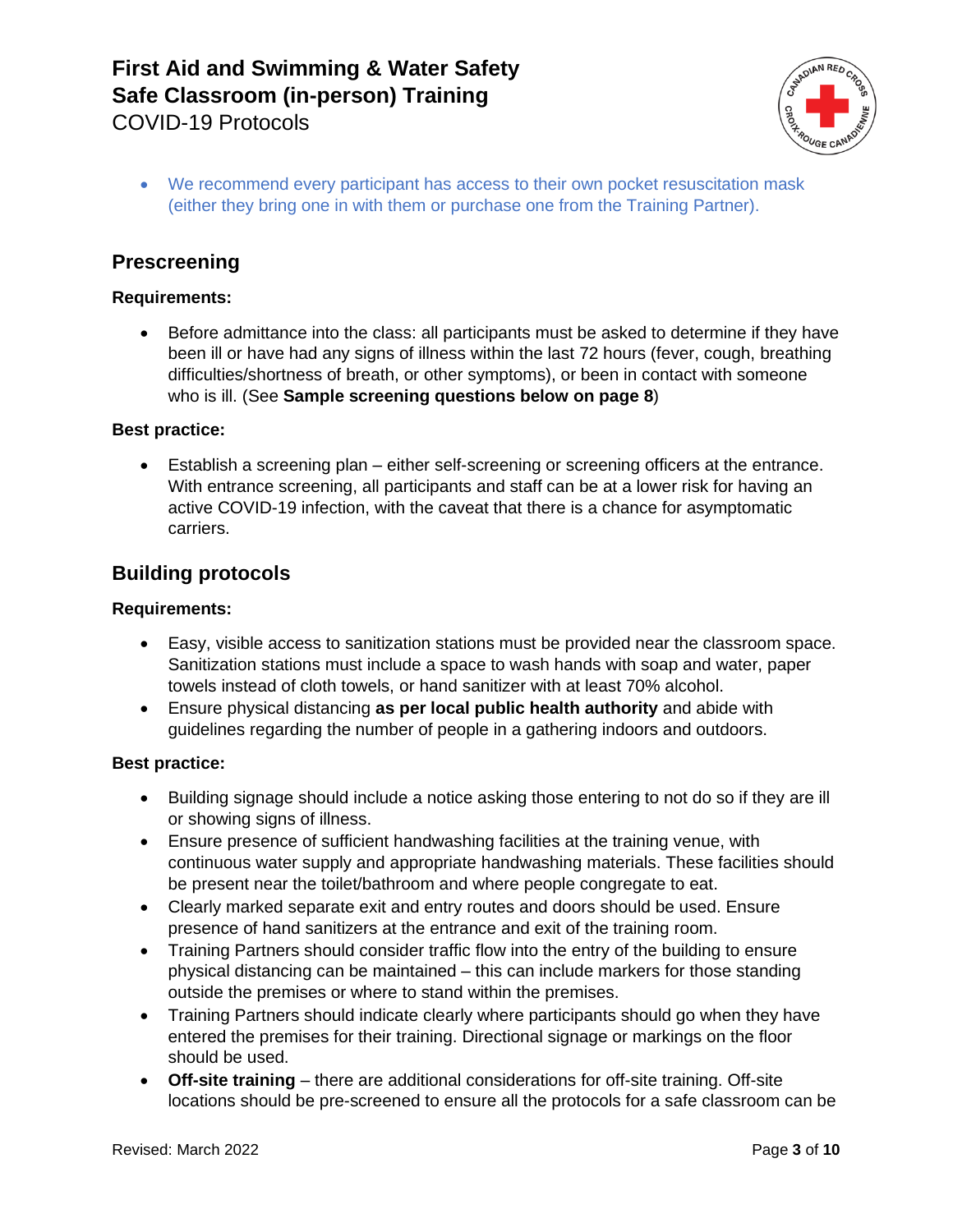

maintained, including but not limited to public health guidelines, space for physical distancing, thorough cleaning, sanitization stations, etc.

# **Signage**

#### **Best practice:**

- Post information on COVID-19 symptoms (as defined by [public health](https://www.canada.ca/en/public-health/services/diseases/2019-novel-coronavirus-infection/symptoms.html) including fever, cough, headache, sore throat, runny nose) at entry points and ask visitors not to enter when experiencing symptoms of illness.
- Post external signs indicating COVID-19 physical distancing protocols **if required by Provincial Public Health.**
- Install floor markings where service is provided or lines form, or to control the flow of high traffic areas.
- Post information regarding handwashing and sanitization stations throughout the facility.

### **Classroom training equipment protocols**

#### **Requirements:**

- All non-disposable equipment and mannequins used during the class must be cleaned and disinfected prior to participant use. Clean the face, mouth, *and* chest plate of mannequins. Please consult manufacturer's cleaning and disinfecting instructions.
- Disposable lungs must be removed from mannequins after use. New replacement lungs must be reinstalled in mannequins just prior to the next use.
- All disposable materials must be provided for participant's individual use, including gloves, bandages, etc. Have a box of disposable gloves of each size on hand for each classroom.
- Digital versions of manuals on tablets may be used but cleaning protocols are applicable to tablets after each use.
- Successful participants will have access to the digital version of the manual or related resources following the course through My Red Cross [\(myrc.redcross.ca\)](https://myrc.redcross.ca/). Everyone in a First Aid or Lifeguarding course will have access to the *Comprehensive Guide for First*  Aid & CPR at [redcross.ca/comprehensivefa.](http://www.redcross.ca/comprehensivefa)
- Triangular bandages and blankets should be assigned to each participant at the start of the training and laundered immediately at the end of each day of training.
- Small props (such as EpiPens) must be cleaned and disinfected using 70% isopropyl or ethyl alcohol, or a similar disinfecting wipe after each user has handled the item and also prior to storage. After a small prop has been disinfected allow a minimum of 30 seconds of drying time before it is passed.
- Training equipment decontamination (disinfecting process):
	- $\circ$  Must follow national program standards for disinfecting solutions. For training aids and equipment that require decontamination refer to the *First Aid Program Standards 2021* (page 132) and *Swimming and Water Safety Program Standards January 2020* (page 14) following each class/training session.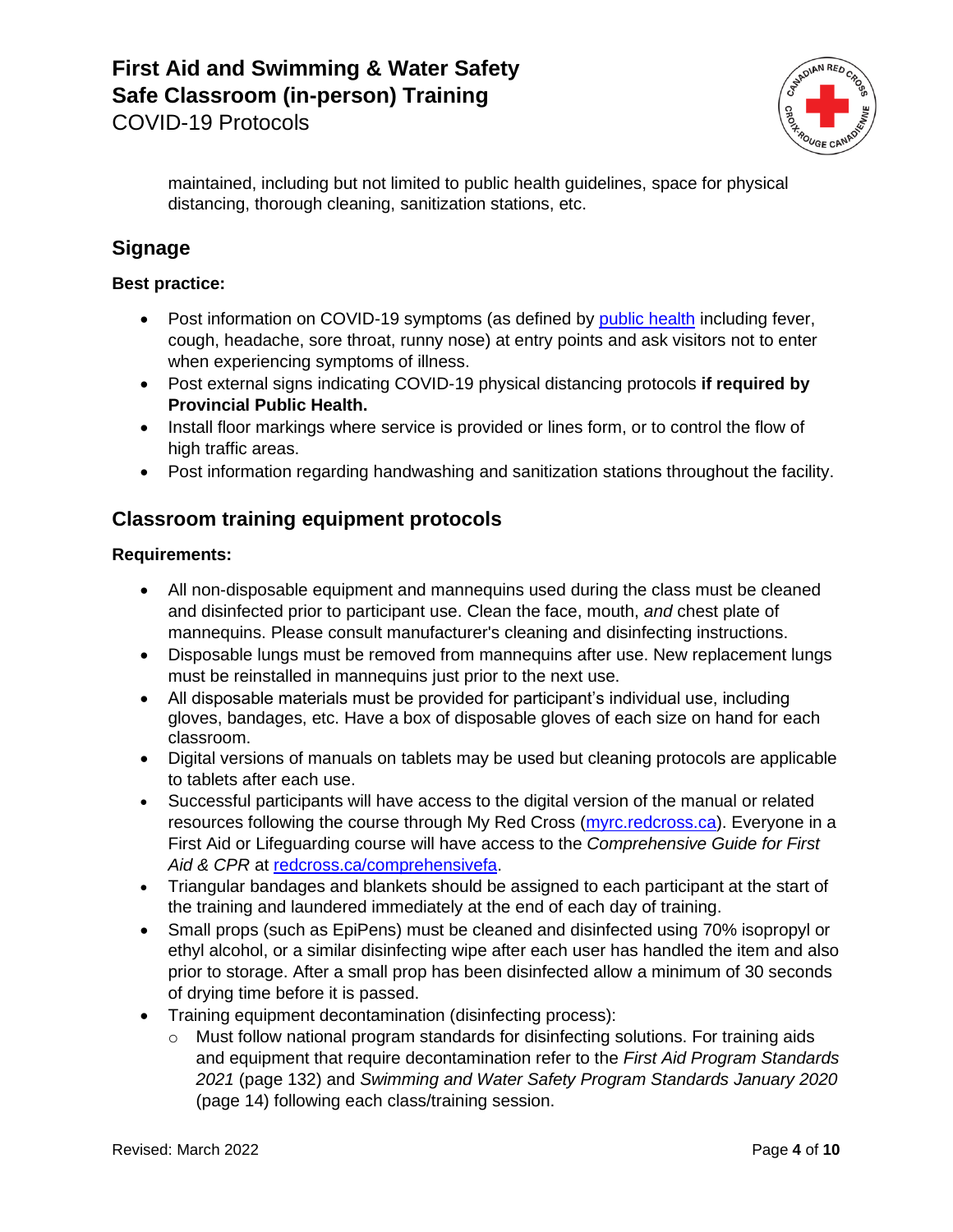

- o Is based on equipment manufacturer's directions.
- $\circ$  Adheres to Public Health Agency of Canada use instructions for cleaning products (see below).

#### **Best practice:**

- Be mindful of the other items used in your classroom (e.g., pens, AED trainers, floor mats, tables, chairs). Ensure they are regularly cleaned and maintained. This includes cleaning and disinfecting surfaces that may collect germs using 70% isopropyl or ethyl alcohol, or a similar disinfecting wipe.
- Manuals should not be shared between participants nor be used in multiple training sessions as a classroom set. Participants should be provided with materials they can use and take with them (or be appropriately recycled/disposed of).

### **Storage of equipment**

#### **Requirements:**

- Reinstalling disposable lungs in mannequins must be done just prior to next use. Storing training aids with lungs already installed can lead to contamination from airborne contaminants.
- Do not place contaminated training aids into your clean carrying bags this creates contamination. Bring a separate receptacle (e.g., garbage bag, laundry tub) to transport the contaminated training aids to your cleaning space.

#### **Best practice:**

- Any disposal receptacles being reused require cleaning after each use.
- Wait until training aids are fully dry following decontamination before storing in your carrying bags. Store the bags in a cool, dry location to prevent mildew.
- Storage bins, cabinets, and bags should be wiped down or washed often.

\**Check your cleaning chemicals and wipes for how long they are required to remain wet to kill germs and therefore be effective.*

### **Disposing of training equipment**

#### **Best practice:**

• If possible, dispose of used personal protective equipment (PPE) in a biohazard bag. Otherwise, place it in the regular garbage (ensure the garbage is closed and tied).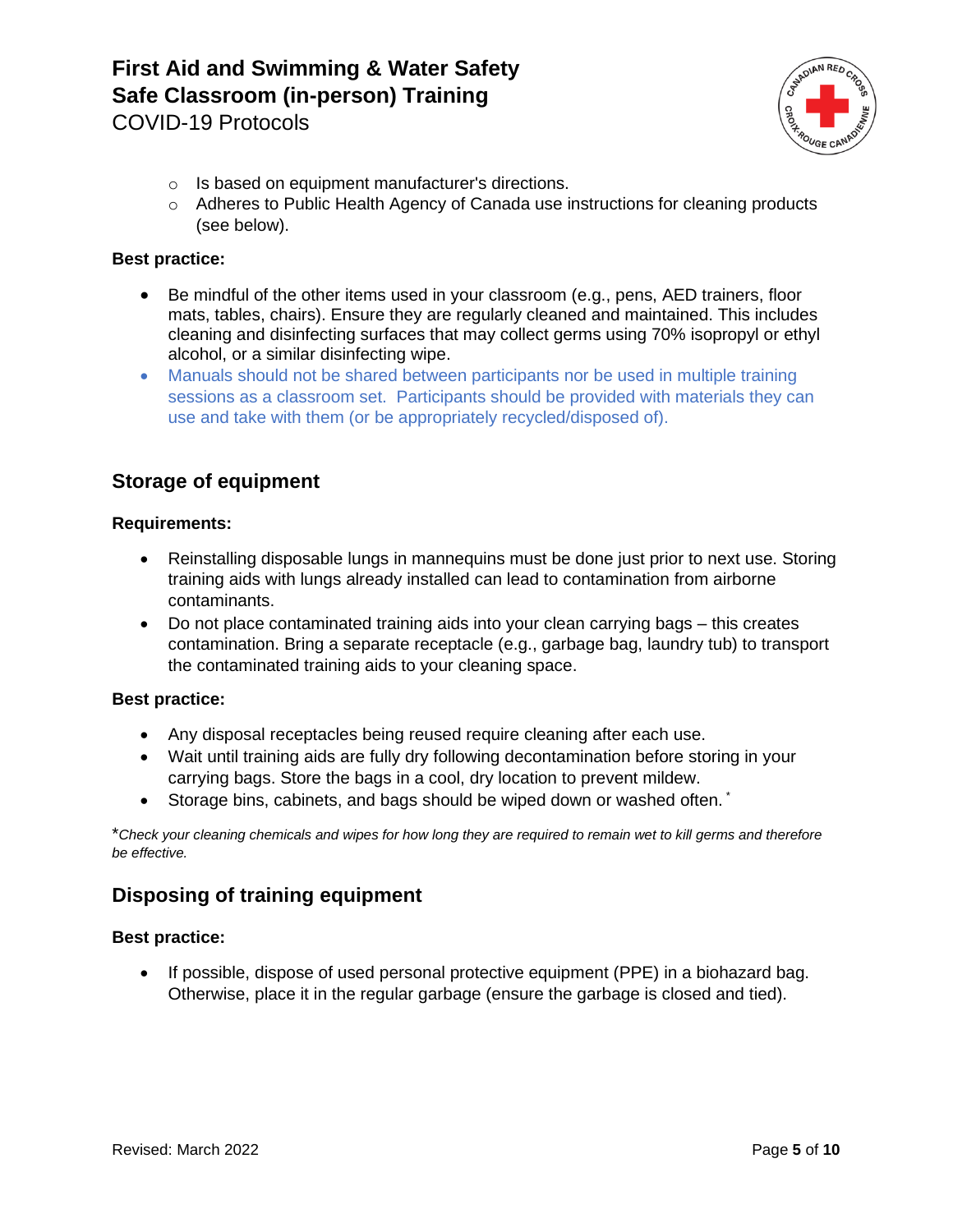

# **Classroom training set-up and standards**

#### **Requirements:**

- If Provincial Public Health requires social distancing, there must be a minimum of two metres or six feet of separation between participants and between participants and Instructors, with markings on floors to assist with maintaining physical distancing.
	- $\circ$  This distance may be relaxed if all participants and the Instructor(s) are fully vaccinated, are symptom free and are wearing a properly fitted mask.
- If Provincial Public Health requires masking and physical distancing cannot be maintained (two metres or six feet), Instructors and participants will be required to wear three-ply face coverings and gloves (see **Face mask protocols on page 7**) during class and while in the facility. For brief periods of the classes that have CPR practice, it is understood and acceptable that the mask will have to be lowered.
- If Provincial Public Health requires social distancing, skills should be practiced and/or demonstrated using mannequins or other inanimate training aids. If skills must be done on participants, a mask and gloves must always be worn. Considerations can be made for family members who live in the same household to work together.
- The total number of individuals within a classroom including the number of participants and Instructors must meet the provincial/territorial public health orders for group gatherings as well as meet the spacing required for physical distancing.
- If Provincial Public Health requires social distancing, modify all hands-on activities (e.g., icebreakers/energizers, working in pairs or groups) to include physical distancing of two metres or six feet. Eliminate passing objects among participants.

**\*\****Nitrile gloves are to be used as they provide the best protection against disease transmission. If none are available vinyl can be substituted. If used in training, please note vinyl is 68% more likely to tear than latex or nitrile gloves. If the glove tears: immediately stop activity, remove glove, perform hand hygiene, complete an incident report, replace glove, and resume activity.*

#### **Best practice:**

- Have participants reduce exposure by working with the same partners and groups for the entire class or course. Avoid mixing up groups and partners for activities.
- At a minimum, hand hygiene (see **Handwashing protocols on page 7**) should be performed at the following times by all participants and Instructors:
	- o Beginning and end of class
	- o Before and after meals and snacks
	- o Before and after skill practice sessions (when wearing gloves, hand hygiene should be done before putting on gloves and after removing them)
- Every participant should wear gloves during skills practice and assessment scenarios. Participants should change gloves frequently between skills and scenarios. Gloves cannot be reused. \*\* Be sure to review donning and doffing procedures for gloves.
- Every participant should use a pocket resuscitation mask with **single-use one-way valve** when giving rescue breaths on mannequins (one-way valves should be disposed of after each participant). We recommend participants bring their own pocket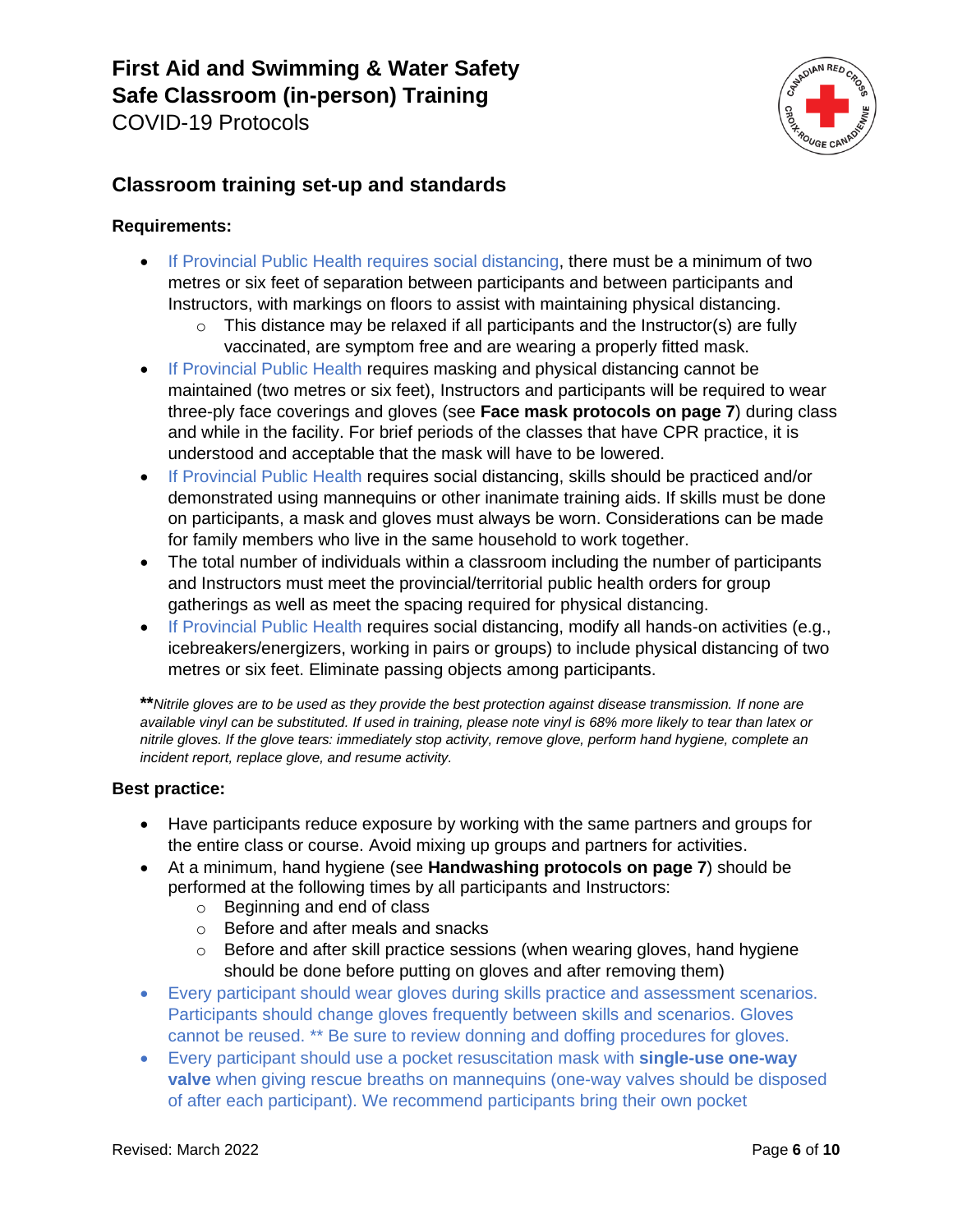

resuscitation mask or be provided with one (for purchase or included in training course fee).

• **Equipment ratios:** A 1:1 participant-to-mannequin ratio is recommended, along with a 1:1 participant-to-AED training device ratio, or end-of-class level cleaning for AED training devices between participants.

### **Face mask protocols**

#### **Best practice:**

- Non-medical/surgical masks can become contaminated on the outside or when touched by your hands. When wearing a mask, Instructors and participants should take the following precautions:
	- o Avoid touching your face mask while using it
	- o Change the mask for a fresh one as soon as it becomes damp or soiled
	- o Non-medical face masks that cannot be washed should be discarded and replaced as soon as they get damp, soiled, or crumpled
- Visit [My Red Cross \(myrc.redcross.ca\) > News > COVID-19](https://myrc.redcross.ca/en/News/covid-19/) to download the *Cloth Masks and COVID-19 - Information Sheet*.

### **Handwashing protocols**

#### **Requirements:**

- Instructors and participants must perform hand hygiene using soap and water for at least 20 to 30 seconds. The use of soap and water is encouraged as the most effective method of hand sanitization.
- If soap and water are not available, an alcohol-based hand sanitizer that contains at least 70% alcohol must be used.

### **Public Health Agency of Canada cleaning protocols**

- [Cleaning and disinfecting public spaces during COVID-19](https://www.canada.ca/en/public-health/services/publications/diseases-conditions/cleaning-disinfecting-public-spaces.html)
- [Hard-surface disinfectants and hand sanitizers \(COVID-19\)](https://www.canada.ca/en/health-canada/services/drugs-health-products/disinfectants/covid-19.html#a3)
- [Hard-surface disinfectants and hand sanitizers \(COVID-19\): List of disinfectants with](https://www.canada.ca/en/health-canada/services/drugs-health-products/disinfectants/covid-19/list.html)  [evidence for use against COVID-19](https://www.canada.ca/en/health-canada/services/drugs-health-products/disinfectants/covid-19/list.html)

### **Additional resources**

- COVID-19 [Novel Coronavirus: Canadian Red Cross Relief and Resources -](https://www.redcross.ca/how-we-help/current-emergency-responses/covid-19-%E2%80%93-novel-coronavirus#Resourcesforfamiliesandcommunities) Resources [for families and](https://www.redcross.ca/how-we-help/current-emergency-responses/covid-19-%E2%80%93-novel-coronavirus#Resourcesforfamiliesandcommunities) communities
- [Coronavirus disease \(COVID-19\): Awareness resources](https://www.canada.ca/en/public-health/services/diseases/2019-novel-coronavirus-infection/awareness-resources.html)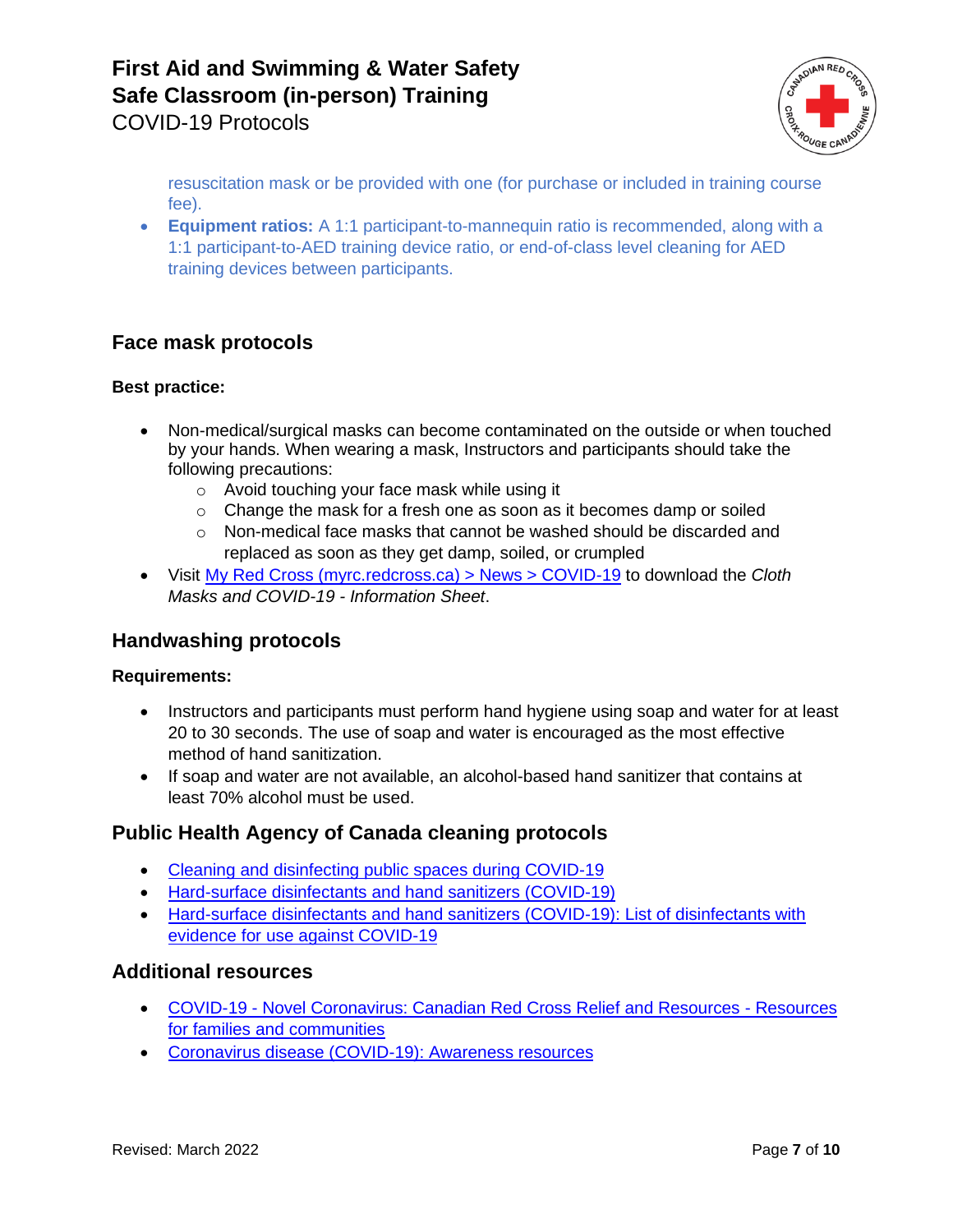

### **Sample screening questions**

|                                                                                                                                                                                                                                                                                                                                                                                                                                                                                   | <b>NO</b> | <b>YES</b> |
|-----------------------------------------------------------------------------------------------------------------------------------------------------------------------------------------------------------------------------------------------------------------------------------------------------------------------------------------------------------------------------------------------------------------------------------------------------------------------------------|-----------|------------|
| Are you experiencing any of the following:                                                                                                                                                                                                                                                                                                                                                                                                                                        |           |            |
| Severe difficulty breathing (e.g., struggling to breathe or speaking in<br>$\bullet$                                                                                                                                                                                                                                                                                                                                                                                              |           |            |
| single words)                                                                                                                                                                                                                                                                                                                                                                                                                                                                     |           |            |
| Severe chest pain<br>٠                                                                                                                                                                                                                                                                                                                                                                                                                                                            |           |            |
| Having a very hard time waking up                                                                                                                                                                                                                                                                                                                                                                                                                                                 |           |            |
| Feeling confused                                                                                                                                                                                                                                                                                                                                                                                                                                                                  |           |            |
| Losing consciousness                                                                                                                                                                                                                                                                                                                                                                                                                                                              |           |            |
| Are you experiencing any of the following:                                                                                                                                                                                                                                                                                                                                                                                                                                        |           |            |
| Mild to moderate shortness of breath<br>$\bullet$                                                                                                                                                                                                                                                                                                                                                                                                                                 |           |            |
| Inability to lie down because of difficulty breathing<br>$\bullet$                                                                                                                                                                                                                                                                                                                                                                                                                |           |            |
| Chronic health conditions that you are having difficulty managing<br>$\bullet$                                                                                                                                                                                                                                                                                                                                                                                                    |           |            |
| because of difficulty breathing                                                                                                                                                                                                                                                                                                                                                                                                                                                   |           |            |
| Are you experiencing any of the following:                                                                                                                                                                                                                                                                                                                                                                                                                                        |           |            |
| Fever                                                                                                                                                                                                                                                                                                                                                                                                                                                                             |           |            |
| Cough                                                                                                                                                                                                                                                                                                                                                                                                                                                                             |           |            |
| Sore throat                                                                                                                                                                                                                                                                                                                                                                                                                                                                       |           |            |
| Runny nose                                                                                                                                                                                                                                                                                                                                                                                                                                                                        |           |            |
| Headache                                                                                                                                                                                                                                                                                                                                                                                                                                                                          |           |            |
| Have you travelled to any countries outside Canada (including the United                                                                                                                                                                                                                                                                                                                                                                                                          |           |            |
| States) within the last 14 days? If yes, did you follow re-entry protocols?                                                                                                                                                                                                                                                                                                                                                                                                       |           |            |
| Within the last 14 days did you provide care or have close contact with a                                                                                                                                                                                                                                                                                                                                                                                                         |           |            |
| symptomatic person known or suspected to have COVID-19?                                                                                                                                                                                                                                                                                                                                                                                                                           |           |            |
| Did you have close contact with a person who travelled outside of Canada                                                                                                                                                                                                                                                                                                                                                                                                          |           |            |
| in the last 14 days who has become ill (fever, cough, sore throat, runny                                                                                                                                                                                                                                                                                                                                                                                                          |           |            |
| nose, or headache)?<br>$\mathcal{L} = \mathcal{L} + \mathcal{L} \mathcal{L} = \mathcal{L} \mathcal{L} + \mathcal{L} \mathcal{L} + \mathcal{L} \mathcal{L} + \mathcal{L} \mathcal{L} + \mathcal{L} \mathcal{L} + \mathcal{L} \mathcal{L} + \mathcal{L} \mathcal{L} + \mathcal{L} \mathcal{L} + \mathcal{L} \mathcal{L} + \mathcal{L} \mathcal{L} + \mathcal{L} \mathcal{L} + \mathcal{L} \mathcal{L} + \mathcal{L} \mathcal{L} + \mathcal{L} \mathcal{L} + \mathcal{L} \mathcal{L$ |           |            |

*Note: Please check your provincial/territorial public health for local questions.*

Close contact is defined as a person who:

- Provided care for the individual, including healthcare workers, family members or other caregivers, or who had other similar close physical contact without consistent and appropriate use of personal protective equipment; or
- Lived with or otherwise had close prolonged contact (within two metres or six feet) with the person while they were infectious; or
- Had direct contact with infectious bodily fluids of the person (e.g., was coughed or sneezed on) while not wearing recommended personal protective equipment.

The Public Health Agency of Canada strongly urges anyone who has any of the following symptoms: fever, cough, sore throat, runny nose, or headache to **ISOLATE** at home or another suitable location.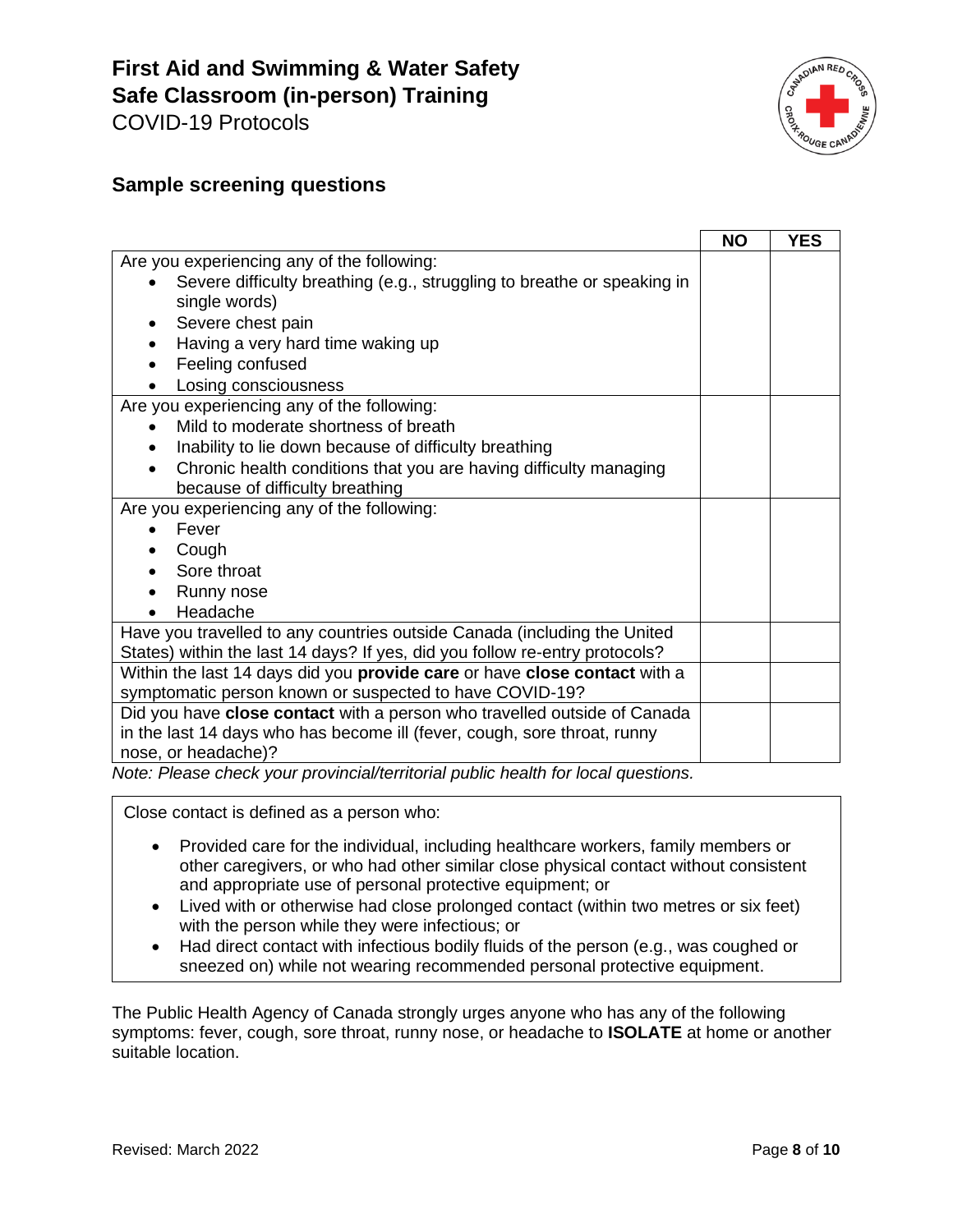# **First Aid and Swimming & Water Safety Safe Classroom (in-person) Training**

COVID-19 Protocols



### **Safe classroom checklist**

**Registration** 

- $\Box$  Registration policy includes a self-declaration from all participants that they have had no known exposure to COVID-19 or shown any symptoms in the previous 14 days.
- $\Box$  Registration is taken over the phone or online only.

#### **Administration**

- $\Box$  Payment for training can be completed online or over the phone to reduce physical interaction.
- $\Box$  Confirmation of registration and/or payment is provided electronically by email.
- $\Box$  Traffic patterns are clearly marked throughout the facility with safe entrance/exit paths to the classroom that allow the staff and clients to maintain physical distancing.
- $\Box$  There is a screening questionnaire in place for all participants and staff entering the training facility or classroom.
- $\Box$  There are strict class size limits to accommodate physical distancing requirements (two metres or six feet) which are outlined at registration.

#### **Training**

- $\Box$  Classroom set-up has marked training spaces for each participant which are a minimum of two metres or six feet apart to accommodate physical distancing during classroom activity.
- $\Box$  Instructors are required to wear a properly fitted face covering and gloves at all times if physical distancing cannot be maintained.
- $\Box$  Participants are required to wear a properly fitted face covering and gloves at all times if physical distancing cannot be maintained.
- $\Box$  Equipment and processes used in the classroom have been modified to allow for limited or in some cases no contact during competency assessments for certification.
- $\Box$  At a minimum, hand hygiene will be performed at the following times by all participants and Instructors:
	- o Beginning and end of class
	- o Before and after meals and snacks
	- $\circ$  Before and after skill practice sessions (when wearing gloves, hand hygiene should be performed before putting on gloves and after removing them)
- $\Box$  Handwashing stations have Canadian Red Cross handwashing posters visible and hand hygiene protocols will be clearly listed. Hand sanitizer is available if handwashing is not possible.

#### Equipment

- $\Box$  Each participant has their own equipment for use in the classroom including: mannequins, AED's, first aid equipment, sandbags, blankets, knee pads or mats (optional), required course documentation, pens, and any other material expected to be required by the participant during the course. Equipment for each participant is included in their personal training space.
- $\Box$  All pocket masks will be fitted with a one-way single-use valve per participant. Participants are recommended to bring their own pocket mask or be provided with one for purchase or included in training course fee.